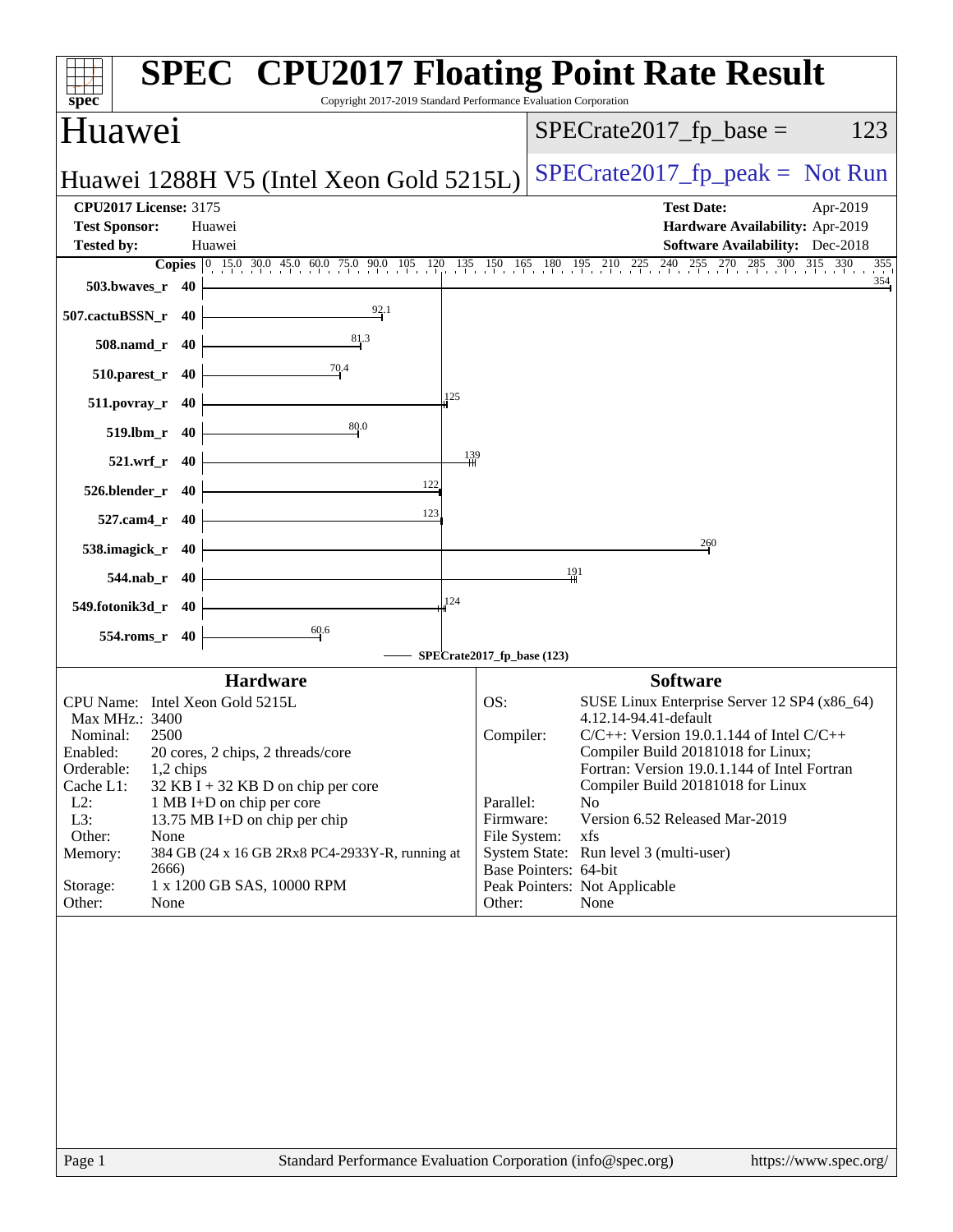| <b>SPEC CPU2017 Floating Point Rate Result</b><br>spec<br>Copyright 2017-2019 Standard Performance Evaluation Corporation |               |                |              |                |              |                |       |                           |                |                   |                |              |                                        |              |
|---------------------------------------------------------------------------------------------------------------------------|---------------|----------------|--------------|----------------|--------------|----------------|-------|---------------------------|----------------|-------------------|----------------|--------------|----------------------------------------|--------------|
| <b>Huawei</b>                                                                                                             |               |                |              |                |              |                |       | $SPECrate2017_fp\_base =$ |                |                   |                |              | 123                                    |              |
| $SPECrate2017fr peak = Not Run$<br>Huawei 1288H V5 (Intel Xeon Gold 5215L)                                                |               |                |              |                |              |                |       |                           |                |                   |                |              |                                        |              |
| <b>CPU2017 License: 3175</b>                                                                                              |               |                |              |                |              |                |       |                           |                | <b>Test Date:</b> |                |              | Apr-2019                               |              |
| <b>Test Sponsor:</b>                                                                                                      | Huawei        |                |              |                |              |                |       |                           |                |                   |                |              | Hardware Availability: Apr-2019        |              |
| <b>Tested by:</b>                                                                                                         | Huawei        |                |              |                |              |                |       |                           |                |                   |                |              | <b>Software Availability:</b> Dec-2018 |              |
| <b>Results Table</b>                                                                                                      |               |                |              |                |              |                |       |                           |                |                   |                |              |                                        |              |
|                                                                                                                           |               |                |              | <b>Base</b>    |              |                |       |                           |                |                   | Peak           |              |                                        |              |
| <b>Benchmark</b>                                                                                                          | <b>Copies</b> | <b>Seconds</b> | <b>Ratio</b> | <b>Seconds</b> | <b>Ratio</b> | <b>Seconds</b> | Ratio | <b>Copies</b>             | <b>Seconds</b> | <b>Ratio</b>      | <b>Seconds</b> | <b>Ratio</b> | <b>Seconds</b>                         | <b>Ratio</b> |
| 503.bwaves_r                                                                                                              | 40            | 1133           | 354          | 1134           | 354          | 1135           | 354   |                           |                |                   |                |              |                                        |              |
| 507.cactuBSSN r                                                                                                           | 40            | 550            | 92.1         | 549            | 92.2         | 550            | 92.1  |                           |                |                   |                |              |                                        |              |
| 508.namd r                                                                                                                | 40            | 467            | 81.4         | 468            | 81.3         | 469            | 81.1  |                           |                |                   |                |              |                                        |              |
| 510.parest_r                                                                                                              | 40            | 1481           | 70.6         | 1486           | 70.4         | 1488           | 70.3  |                           |                |                   |                |              |                                        |              |
| 511.povray_r                                                                                                              | 40            | 752            | 124          | 742            | 126          | 746            | 125   |                           |                |                   |                |              |                                        |              |
| 519.1bm r                                                                                                                 | 40            | 527            | 80.0         | 528            | 79.8         | 526            | 80.1  |                           |                |                   |                |              |                                        |              |
| $521.wrf_r$                                                                                                               | 40            | 646            | 139          | 654            | 137          | 640            | 140   |                           |                |                   |                |              |                                        |              |
| 526.blender_r                                                                                                             | 40            | 498            | 122          | 499            | 122          | 501            | 122   |                           |                |                   |                |              |                                        |              |
| 527.cam4 r                                                                                                                | 40            | 571            | 123          | 569            | 123          | 571            | 123   |                           |                |                   |                |              |                                        |              |
| 538.imagick_r                                                                                                             | 40            | 382            | 260          | 383            | 260          | 382            | 260   |                           |                |                   |                |              |                                        |              |
| 544.nab r                                                                                                                 | 40            | 350            | 192          | 355            | 190          | 352            | 191   |                           |                |                   |                |              |                                        |              |
| 549.fotonik3d_r                                                                                                           | 40            | 1288           | 121          | 1250           | 125          | 1258           | 124   |                           |                |                   |                |              |                                        |              |
| 554.roms_r                                                                                                                | 40            | 1049           | 60.6         | 1054           | 60.3         | 1050           | 60.6  |                           |                |                   |                |              |                                        |              |
| $SPECrate2017_fp\_base =$<br>123                                                                                          |               |                |              |                |              |                |       |                           |                |                   |                |              |                                        |              |
| $SPECrate2017_fp_peak =$<br><b>Not Run</b>                                                                                |               |                |              |                |              |                |       |                           |                |                   |                |              |                                        |              |
| Results appear in the order in which they were run. Bold underlined text indicates a median measurement.                  |               |                |              |                |              |                |       |                           |                |                   |                |              |                                        |              |
| <b>Submit Notes</b>                                                                                                       |               |                |              |                |              |                |       |                           |                |                   |                |              |                                        |              |

 The numactl mechanism was used to bind copies to processors. The config file option 'submit' was used to generate numactl commands to bind each copy to a specific processor. For details, please see the config file.

### **[Operating System Notes](http://www.spec.org/auto/cpu2017/Docs/result-fields.html#OperatingSystemNotes)**

Stack size set to unlimited using "ulimit -s unlimited"

### **[General Notes](http://www.spec.org/auto/cpu2017/Docs/result-fields.html#GeneralNotes)**

Environment variables set by runcpu before the start of the run: LD\_LIBRARY\_PATH = "/spec/lib/ia32:/spec/lib/intel64"

 Binaries compiled on a system with 1x Intel Core i9-7900X CPU + 32GB RAM memory using Redhat Enterprise Linux 7.5 Transparent Huge Pages enabled by default Prior to runcpu invocation Filesystem page cache synced and cleared with: sync; echo 3> /proc/sys/vm/drop\_caches runcpu command invoked through numactl i.e.: numactl --interleave=all runcpu <etc> Yes: The test sponsor attests, as of date of publication, that CVE-2017-5754 (Meltdown) is mitigated in the system as tested and documented.

**(Continued on next page)**

| Page 2 | Standard Performance Evaluation Corporation (info@spec.org) | https://www.spec.org/ |
|--------|-------------------------------------------------------------|-----------------------|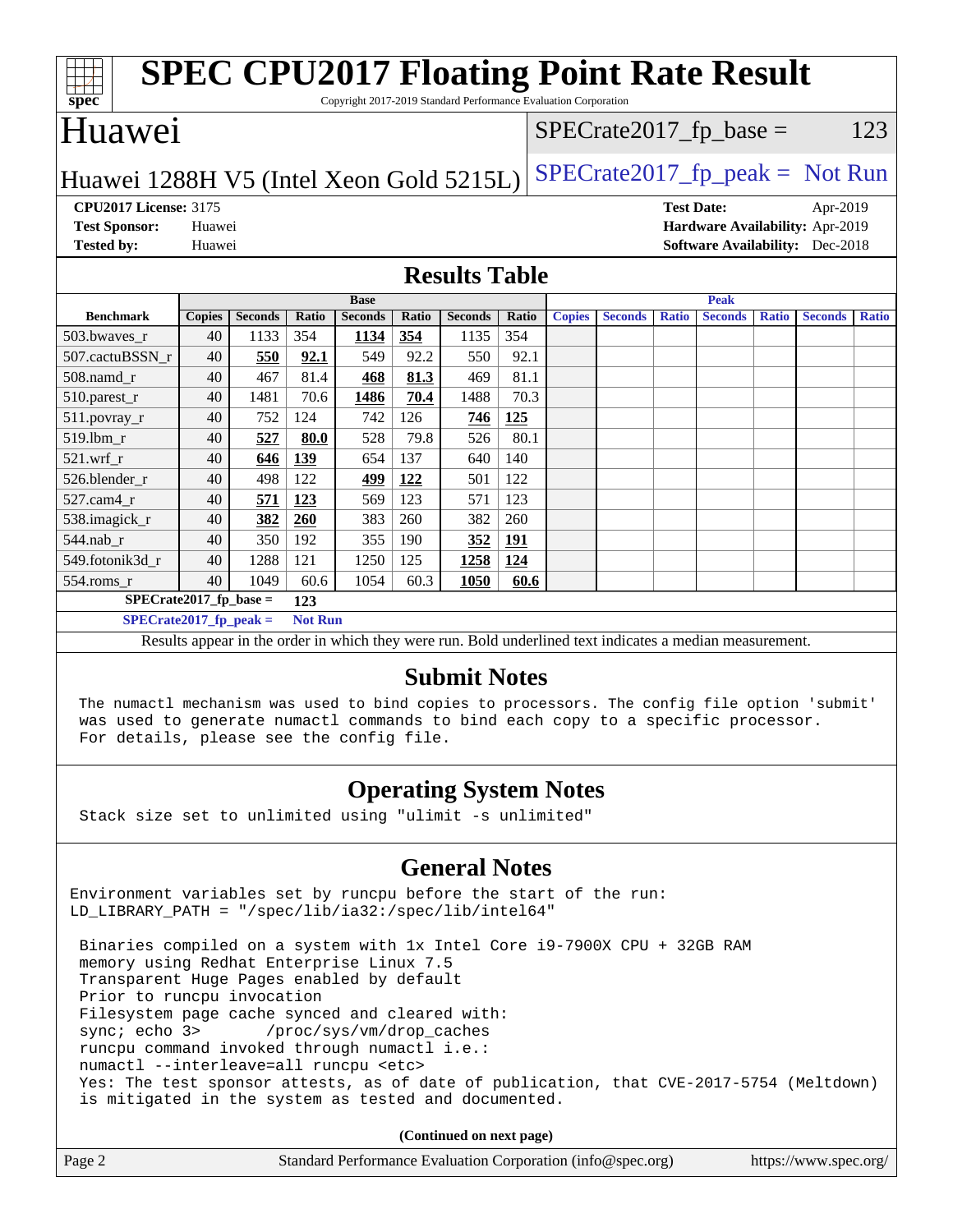| <b>SPEC CPU2017 Floating Point Rate Result</b><br>Copyright 2017-2019 Standard Performance Evaluation Corporation<br>$spec^*$                                                                                                                                                                                                                                                                                                                                                                                                                                                                                                                                                                                                                                                                                                                                                               |                                                                                                            |
|---------------------------------------------------------------------------------------------------------------------------------------------------------------------------------------------------------------------------------------------------------------------------------------------------------------------------------------------------------------------------------------------------------------------------------------------------------------------------------------------------------------------------------------------------------------------------------------------------------------------------------------------------------------------------------------------------------------------------------------------------------------------------------------------------------------------------------------------------------------------------------------------|------------------------------------------------------------------------------------------------------------|
| Huawei                                                                                                                                                                                                                                                                                                                                                                                                                                                                                                                                                                                                                                                                                                                                                                                                                                                                                      | 123<br>$SPECrate2017_fp\_base =$                                                                           |
| Huawei 1288H V5 (Intel Xeon Gold 5215L)                                                                                                                                                                                                                                                                                                                                                                                                                                                                                                                                                                                                                                                                                                                                                                                                                                                     | $SPECrate2017fr peak = Not Run$                                                                            |
| <b>CPU2017 License: 3175</b><br><b>Test Sponsor:</b><br>Huawei<br><b>Tested by:</b><br>Huawei                                                                                                                                                                                                                                                                                                                                                                                                                                                                                                                                                                                                                                                                                                                                                                                               | <b>Test Date:</b><br>Apr-2019<br>Hardware Availability: Apr-2019<br><b>Software Availability:</b> Dec-2018 |
| <b>General Notes (Continued)</b>                                                                                                                                                                                                                                                                                                                                                                                                                                                                                                                                                                                                                                                                                                                                                                                                                                                            |                                                                                                            |
| Yes: The test sponsor attests, as of date of publication, that CVE-2017-5753 (Spectre variant 1)<br>is mitigated in the system as tested and documented.<br>Yes: The test sponsor attests, as of date of publication, that CVE-2017-5715 (Spectre variant 2)<br>is mitigated in the system as tested and documented.                                                                                                                                                                                                                                                                                                                                                                                                                                                                                                                                                                        |                                                                                                            |
| <b>Platform Notes</b>                                                                                                                                                                                                                                                                                                                                                                                                                                                                                                                                                                                                                                                                                                                                                                                                                                                                       |                                                                                                            |
| Power Policy Set to Performance<br>SNC Set to Enabled<br>IMC Interleaving Set to 1-way Interleave<br>XPT Prefetch Set to Enabled<br>Sysinfo program /spec/bin/sysinfo<br>Rev: r5974 of 2018-05-19 9bcde8f2999c33d61f64985e45859ea9<br>running on sles12sp4 Wed Apr 24 07:32:11 2019<br>SUT (System Under Test) info as seen by some common utilities.<br>For more information on this section, see<br>https://www.spec.org/cpu2017/Docs/config.html#sysinfo<br>From /proc/cpuinfo<br>model name: $Intel(R)$ Xeon $(R)$ Gold 5215L CPU @ 2.50GHz<br>"physical id"s (chips)<br>2<br>40 "processors"<br>cores, siblings (Caution: counting these is hw and system dependent. The following<br>excerpts from /proc/cpuinfo might not be reliable. Use with caution.)<br>cpu cores : 10<br>siblings : 20<br>physical 0: cores 0 1 2 3 4 8 9 10 11 12<br>physical 1: cores 0 1 2 3 4 8 9 10 11 12 |                                                                                                            |
| From 1scpu:<br>Architecture:<br>x86_64<br>$CPU$ op-mode( $s$ ):<br>$32$ -bit, $64$ -bit<br>Little Endian<br>Byte Order:<br>CPU(s):<br>40<br>$0 - 39$<br>On-line $CPU(s)$ list:<br>$\overline{2}$<br>Thread(s) per core:<br>$Core(s)$ per socket:<br>10<br>$\overline{2}$<br>Socket(s):<br>$\overline{2}$<br>NUMA $node(s)$ :<br>Vendor ID:<br>GenuineIntel<br>CPU family:<br>6<br>85<br>Model:<br>Model name:<br>Stepping:<br>6                                                                                                                                                                                                                                                                                                                                                                                                                                                             | $Intel(R) Xeon(R) Gold 5215L CPU @ 2.50GHz$                                                                |

**(Continued on next page)**

Page 3 Standard Performance Evaluation Corporation [\(info@spec.org\)](mailto:info@spec.org) <https://www.spec.org/>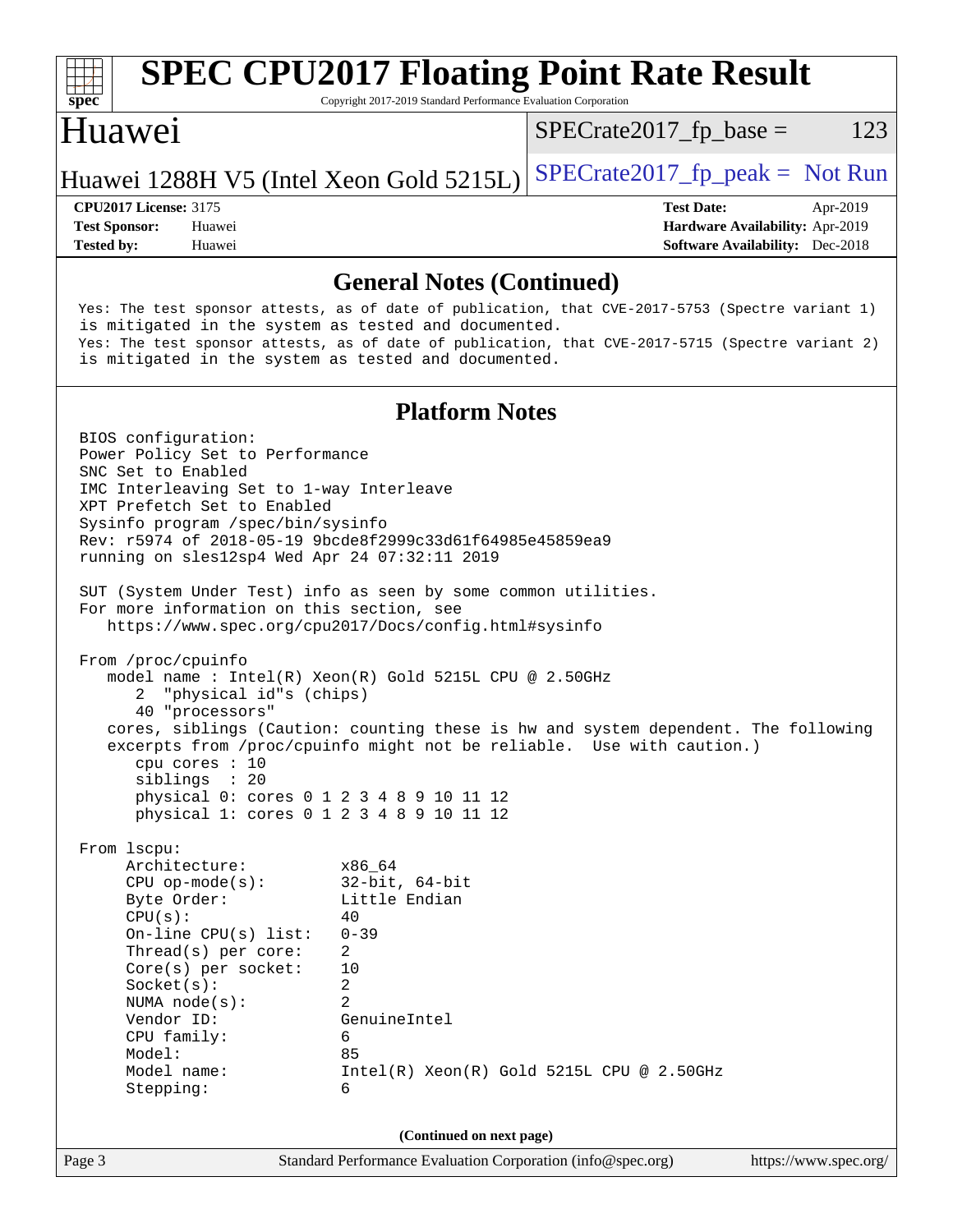

Page 4 Standard Performance Evaluation Corporation [\(info@spec.org\)](mailto:info@spec.org) <https://www.spec.org/>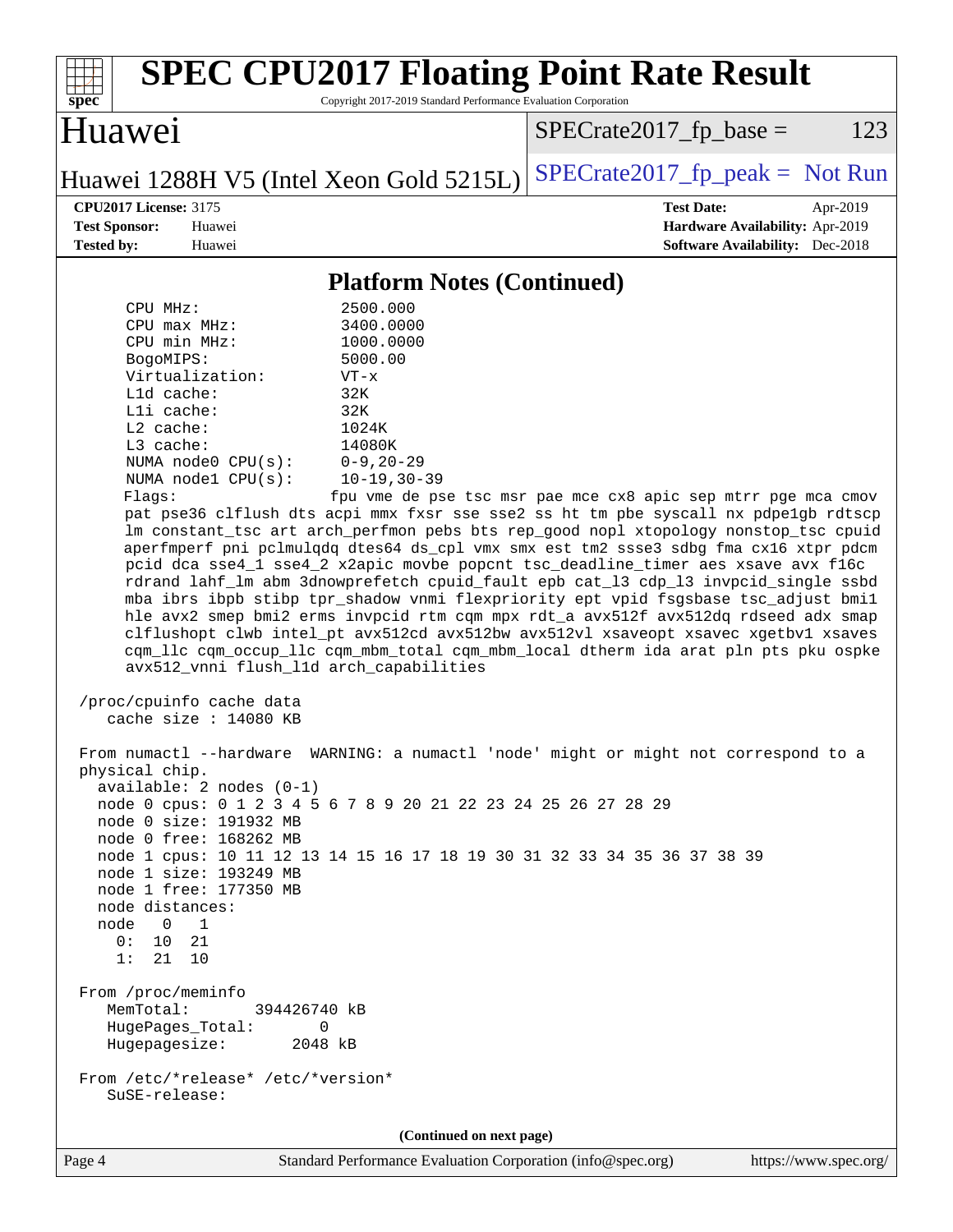#### **[spec](http://www.spec.org/) [SPEC CPU2017 Floating Point Rate Result](http://www.spec.org/auto/cpu2017/Docs/result-fields.html#SPECCPU2017FloatingPointRateResult)** Copyright 2017-2019 Standard Performance Evaluation Corporation Huawei Huawei 1288H V5 (Intel Xeon Gold 5215L) SPECrate 2017\_fp\_peak = Not Run  $SPECTate2017<sub>fr</sub> base = 123$ **[CPU2017 License:](http://www.spec.org/auto/cpu2017/Docs/result-fields.html#CPU2017License)** 3175 **[Test Date:](http://www.spec.org/auto/cpu2017/Docs/result-fields.html#TestDate)** Apr-2019 **[Test Sponsor:](http://www.spec.org/auto/cpu2017/Docs/result-fields.html#TestSponsor)** Huawei **[Hardware Availability:](http://www.spec.org/auto/cpu2017/Docs/result-fields.html#HardwareAvailability)** Apr-2019 **[Tested by:](http://www.spec.org/auto/cpu2017/Docs/result-fields.html#Testedby)** Huawei **[Software Availability:](http://www.spec.org/auto/cpu2017/Docs/result-fields.html#SoftwareAvailability)** Dec-2018 **[Platform Notes \(Continued\)](http://www.spec.org/auto/cpu2017/Docs/result-fields.html#PlatformNotes)** SUSE Linux Enterprise Server 12 (x86\_64) VERSION = 12 PATCHLEVEL = 4 # This file is deprecated and will be removed in a future service pack or release. # Please check /etc/os-release for details about this release. os-release: NAME="SLES" VERSION="12-SP4" VERSION\_ID="12.4" PRETTY\_NAME="SUSE Linux Enterprise Server 12 SP4" ID="sles" ANSI\_COLOR="0;32" CPE\_NAME="cpe:/o:suse:sles:12:sp4" uname -a: Linux sles12sp4 4.12.14-94.41-default #1 SMP Wed Oct 31 12:25:04 UTC 2018 (3090901) x86\_64 x86\_64 x86\_64 GNU/Linux Kernel self-reported vulnerability status: CVE-2017-5754 (Meltdown): Not affected CVE-2017-5753 (Spectre variant 1): Mitigation: \_\_user pointer sanitization CVE-2017-5715 (Spectre variant 2): Mitigation: Indirect Branch Restricted Speculation, IBPB, IBRS\_FW run-level 3 Apr 23 02:18 SPEC is set to: /spec Filesystem Type Size Used Avail Use% Mounted on /dev/sda3 xfs 849G 96G 754G 12% / Additional information from dmidecode follows. WARNING: Use caution when you interpret this section. The 'dmidecode' program reads system data which is "intended to allow hardware to be accurately determined", but the intent may not be met, as there are frequent changes to hardware, firmware, and the "DMTF SMBIOS" standard. BIOS INSYDE Corp. 6.52 03/16/2019 Memory: 24x Samsung M393A2K43CB2-CVF 16 GB 2 rank 2933, configured at 2666 (End of data from sysinfo program) **[Compiler Version Notes](http://www.spec.org/auto/cpu2017/Docs/result-fields.html#CompilerVersionNotes)** ============================================================================== CC 519.1bm  $r(base)$  538.imagick  $r(base)$  544.nab  $r(base)$ ------------------------------------------------------------------------------ **(Continued on next page)**

Page 5 Standard Performance Evaluation Corporation [\(info@spec.org\)](mailto:info@spec.org) <https://www.spec.org/>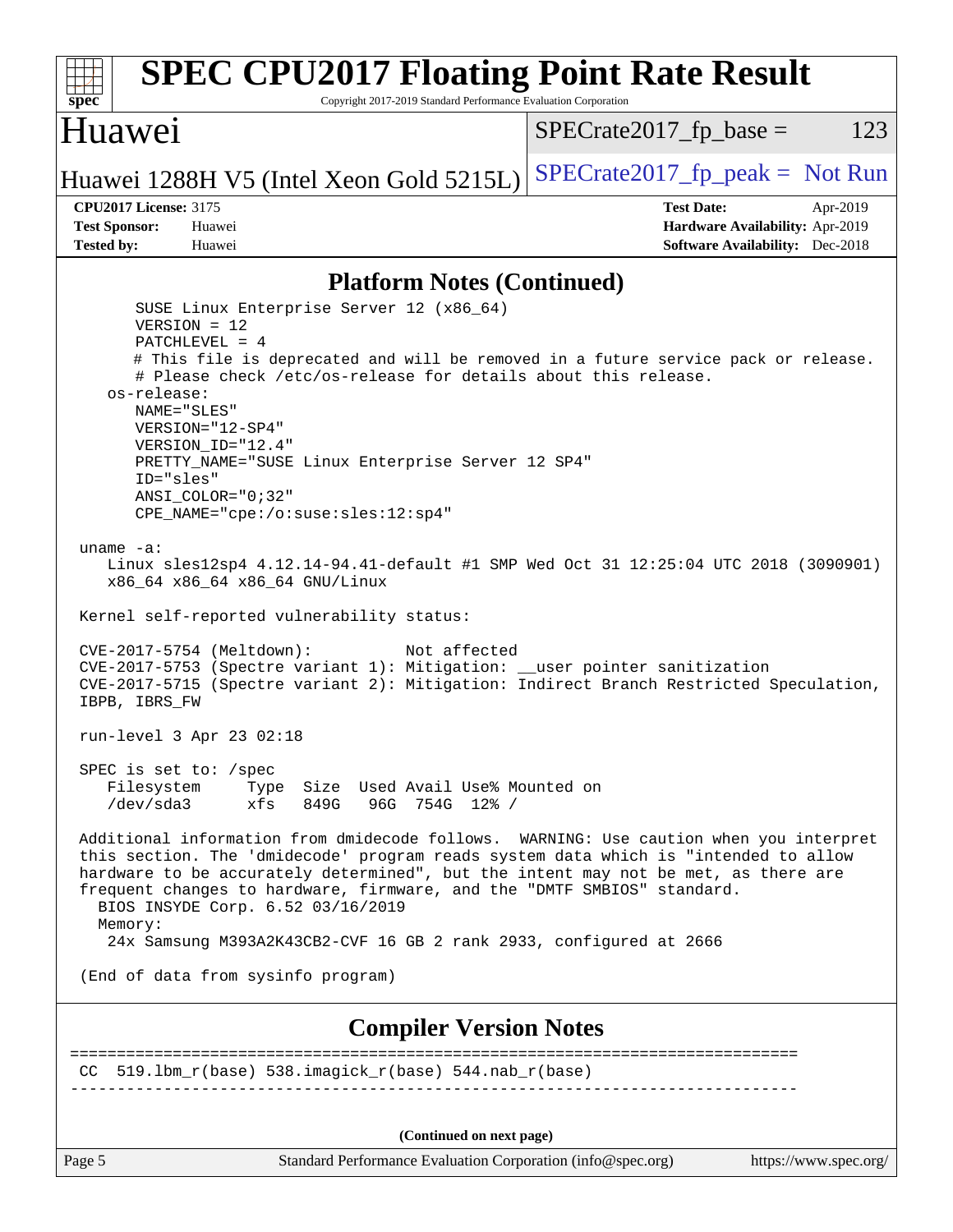| s<br>e<br>n<br>I<br>C<br>× |  |  |  |  |  |
|----------------------------|--|--|--|--|--|

# **[SPEC CPU2017 Floating Point Rate Result](http://www.spec.org/auto/cpu2017/Docs/result-fields.html#SPECCPU2017FloatingPointRateResult)**

Copyright 2017-2019 Standard Performance Evaluation Corporation

### Huawei

 $SPECrate2017_fp\_base = 123$ 

Huawei 1288H V5 (Intel Xeon Gold 5215L) SPECrate 2017\_fp\_peak = Not Run

**[CPU2017 License:](http://www.spec.org/auto/cpu2017/Docs/result-fields.html#CPU2017License)** 3175 **[Test Date:](http://www.spec.org/auto/cpu2017/Docs/result-fields.html#TestDate)** Apr-2019 **[Test Sponsor:](http://www.spec.org/auto/cpu2017/Docs/result-fields.html#TestSponsor)** Huawei **[Hardware Availability:](http://www.spec.org/auto/cpu2017/Docs/result-fields.html#HardwareAvailability)** Apr-2019 **[Tested by:](http://www.spec.org/auto/cpu2017/Docs/result-fields.html#Testedby)** Huawei **[Software Availability:](http://www.spec.org/auto/cpu2017/Docs/result-fields.html#SoftwareAvailability)** Dec-2018

### **[Compiler Version Notes \(Continued\)](http://www.spec.org/auto/cpu2017/Docs/result-fields.html#CompilerVersionNotes)**

| Intel(R) C Intel(R) 64 Compiler for applications running on Intel(R) 64,<br>Version 19.0.1.144 Build 20181018                                                                               |                       |
|---------------------------------------------------------------------------------------------------------------------------------------------------------------------------------------------|-----------------------|
| Copyright (C) 1985-2018 Intel Corporation. All rights reserved.<br>______________________________                                                                                           |                       |
|                                                                                                                                                                                             |                       |
| CXXC $508.namd_r(base) 510.parest_r(base)$                                                                                                                                                  |                       |
| Intel(R) $C++$ Intel(R) 64 Compiler for applications running on Intel(R) 64,<br>Version 19.0.1.144 Build 20181018<br>Copyright (C) 1985-2018 Intel Corporation. All rights reserved.        |                       |
| $CC$ 511.povray_r(base) 526.blender_r(base)<br>---------------------------                                                                                                                  |                       |
| Intel(R) $C++$ Intel(R) 64 Compiler for applications running on Intel(R) 64,<br>Version 19.0.1.144 Build 20181018                                                                           |                       |
| Copyright (C) 1985-2018 Intel Corporation. All rights reserved.<br>Intel(R) C Intel(R) 64 Compiler for applications running on Intel(R) 64,<br>Version 19.0.1.144 Build 20181018            |                       |
| Copyright (C) 1985-2018 Intel Corporation. All rights reserved.                                                                                                                             |                       |
| FC 507.cactuBSSN_r(base)                                                                                                                                                                    |                       |
| ______________________<br>Intel(R) $C++$ Intel(R) 64 Compiler for applications running on Intel(R) 64,                                                                                      |                       |
| Version 19.0.1.144 Build 20181018<br>Copyright (C) 1985-2018 Intel Corporation. All rights reserved.                                                                                        |                       |
| Intel(R) C Intel(R) 64 Compiler for applications running on Intel(R) 64,<br>Version 19.0.1.144 Build 20181018                                                                               |                       |
| Copyright (C) 1985-2018 Intel Corporation. All rights reserved.<br>$Intel(R)$ Fortran Intel(R) 64 Compiler for applications running on Intel(R)<br>64, Version 19.0.1.144 Build 20181018    |                       |
| Copyright (C) 1985-2018 Intel Corporation. All rights reserved.                                                                                                                             |                       |
| $FC$ 503.bwaves_r(base) 549.fotonik3d_r(base) 554.roms_r(base)                                                                                                                              |                       |
|                                                                                                                                                                                             |                       |
| $Intel(R)$ Fortran Intel(R) 64 Compiler for applications running on Intel(R)<br>64, Version 19.0.1.144 Build 20181018<br>Copyright (C) 1985-2018 Intel Corporation.<br>All rights reserved. |                       |
|                                                                                                                                                                                             |                       |
| (Continued on next page)                                                                                                                                                                    |                       |
| Standard Performance Evaluation Corporation (info@spec.org)<br>Page 6                                                                                                                       | https://www.spec.org/ |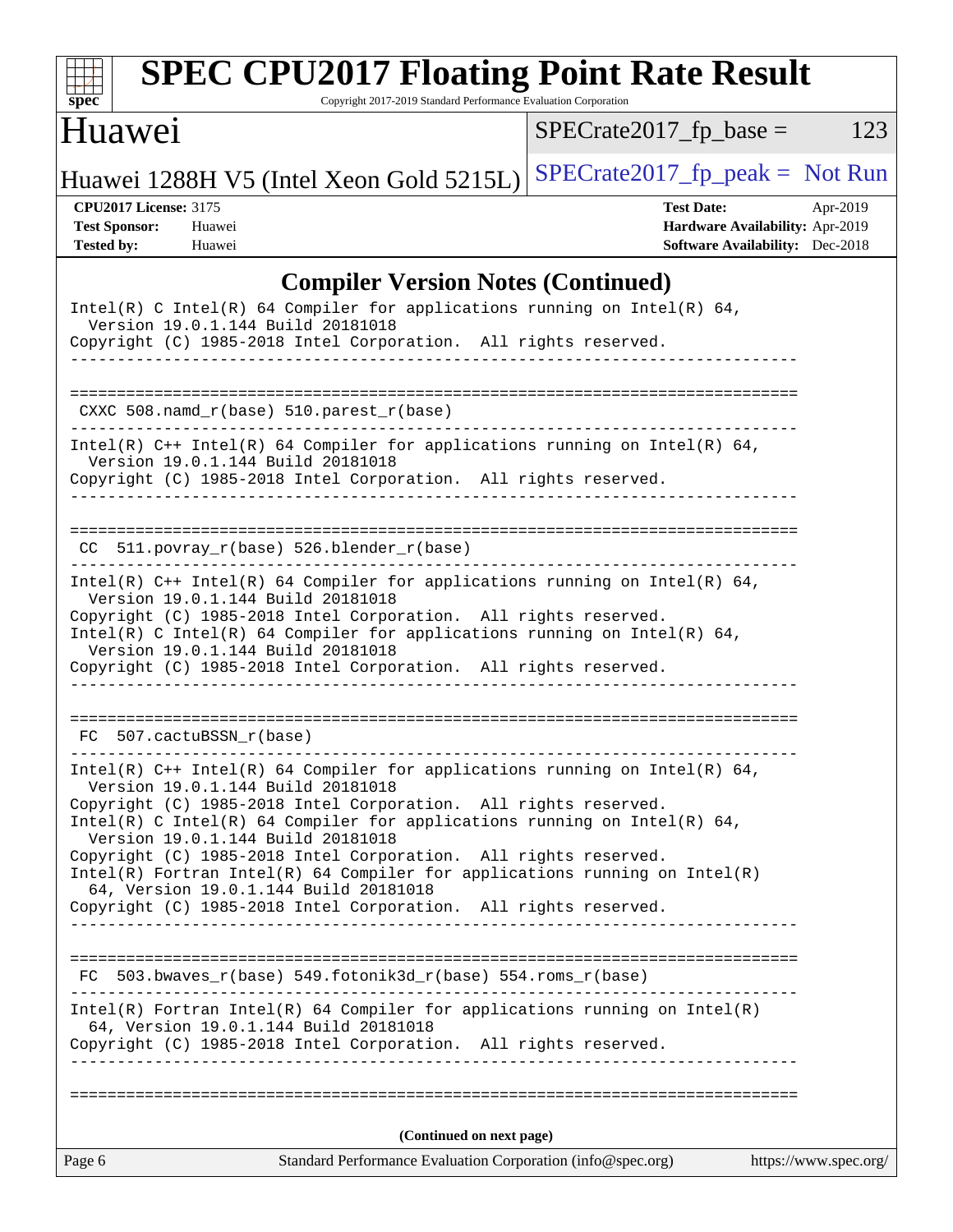

# **[SPEC CPU2017 Floating Point Rate Result](http://www.spec.org/auto/cpu2017/Docs/result-fields.html#SPECCPU2017FloatingPointRateResult)**

Copyright 2017-2019 Standard Performance Evaluation Corporation

### Huawei

 $SPECTate2017<sub>fr</sub> base = 123$ 

### Huawei 1288H V5 (Intel Xeon Gold 5215L) SPECrate 2017\_fp\_peak = Not Run

**[CPU2017 License:](http://www.spec.org/auto/cpu2017/Docs/result-fields.html#CPU2017License)** 3175 **[Test Date:](http://www.spec.org/auto/cpu2017/Docs/result-fields.html#TestDate)** Apr-2019 **[Test Sponsor:](http://www.spec.org/auto/cpu2017/Docs/result-fields.html#TestSponsor)** Huawei **[Hardware Availability:](http://www.spec.org/auto/cpu2017/Docs/result-fields.html#HardwareAvailability)** Apr-2019

#### **[Compiler Version Notes \(Continued\)](http://www.spec.org/auto/cpu2017/Docs/result-fields.html#CompilerVersionNotes)**

**[Tested by:](http://www.spec.org/auto/cpu2017/Docs/result-fields.html#Testedby)** Huawei **[Software Availability:](http://www.spec.org/auto/cpu2017/Docs/result-fields.html#SoftwareAvailability)** Dec-2018

CC 521.wrf  $r(base)$  527.cam4  $r(base)$ 

------------------------------------------------------------------------------ Intel(R) Fortran Intel(R) 64 Compiler for applications running on Intel(R) 64, Version 19.0.1.144 Build 20181018 Copyright (C) 1985-2018 Intel Corporation. All rights reserved. Intel(R) C Intel(R) 64 Compiler for applications running on Intel(R) 64, Version 19.0.1.144 Build 20181018 Copyright (C) 1985-2018 Intel Corporation. All rights reserved. ------------------------------------------------------------------------------

### **[Base Compiler Invocation](http://www.spec.org/auto/cpu2017/Docs/result-fields.html#BaseCompilerInvocation)**

[C benchmarks](http://www.spec.org/auto/cpu2017/Docs/result-fields.html#Cbenchmarks):

 $icc - m64 - std = c11$ 

[C++ benchmarks:](http://www.spec.org/auto/cpu2017/Docs/result-fields.html#CXXbenchmarks) [icpc -m64](http://www.spec.org/cpu2017/results/res2019q2/cpu2017-20190427-12454.flags.html#user_CXXbase_intel_icpc_64bit_4ecb2543ae3f1412ef961e0650ca070fec7b7afdcd6ed48761b84423119d1bf6bdf5cad15b44d48e7256388bc77273b966e5eb805aefd121eb22e9299b2ec9d9)

[Fortran benchmarks](http://www.spec.org/auto/cpu2017/Docs/result-fields.html#Fortranbenchmarks): [ifort -m64](http://www.spec.org/cpu2017/results/res2019q2/cpu2017-20190427-12454.flags.html#user_FCbase_intel_ifort_64bit_24f2bb282fbaeffd6157abe4f878425411749daecae9a33200eee2bee2fe76f3b89351d69a8130dd5949958ce389cf37ff59a95e7a40d588e8d3a57e0c3fd751)

[Benchmarks using both Fortran and C](http://www.spec.org/auto/cpu2017/Docs/result-fields.html#BenchmarksusingbothFortranandC): [ifort -m64](http://www.spec.org/cpu2017/results/res2019q2/cpu2017-20190427-12454.flags.html#user_CC_FCbase_intel_ifort_64bit_24f2bb282fbaeffd6157abe4f878425411749daecae9a33200eee2bee2fe76f3b89351d69a8130dd5949958ce389cf37ff59a95e7a40d588e8d3a57e0c3fd751) [icc -m64 -std=c11](http://www.spec.org/cpu2017/results/res2019q2/cpu2017-20190427-12454.flags.html#user_CC_FCbase_intel_icc_64bit_c11_33ee0cdaae7deeeab2a9725423ba97205ce30f63b9926c2519791662299b76a0318f32ddfffdc46587804de3178b4f9328c46fa7c2b0cd779d7a61945c91cd35)

[Benchmarks using both C and C++](http://www.spec.org/auto/cpu2017/Docs/result-fields.html#BenchmarksusingbothCandCXX): [icpc -m64](http://www.spec.org/cpu2017/results/res2019q2/cpu2017-20190427-12454.flags.html#user_CC_CXXbase_intel_icpc_64bit_4ecb2543ae3f1412ef961e0650ca070fec7b7afdcd6ed48761b84423119d1bf6bdf5cad15b44d48e7256388bc77273b966e5eb805aefd121eb22e9299b2ec9d9) [icc -m64 -std=c11](http://www.spec.org/cpu2017/results/res2019q2/cpu2017-20190427-12454.flags.html#user_CC_CXXbase_intel_icc_64bit_c11_33ee0cdaae7deeeab2a9725423ba97205ce30f63b9926c2519791662299b76a0318f32ddfffdc46587804de3178b4f9328c46fa7c2b0cd779d7a61945c91cd35)

[Benchmarks using Fortran, C, and C++:](http://www.spec.org/auto/cpu2017/Docs/result-fields.html#BenchmarksusingFortranCandCXX) [icpc -m64](http://www.spec.org/cpu2017/results/res2019q2/cpu2017-20190427-12454.flags.html#user_CC_CXX_FCbase_intel_icpc_64bit_4ecb2543ae3f1412ef961e0650ca070fec7b7afdcd6ed48761b84423119d1bf6bdf5cad15b44d48e7256388bc77273b966e5eb805aefd121eb22e9299b2ec9d9) [icc -m64 -std=c11](http://www.spec.org/cpu2017/results/res2019q2/cpu2017-20190427-12454.flags.html#user_CC_CXX_FCbase_intel_icc_64bit_c11_33ee0cdaae7deeeab2a9725423ba97205ce30f63b9926c2519791662299b76a0318f32ddfffdc46587804de3178b4f9328c46fa7c2b0cd779d7a61945c91cd35) [ifort -m64](http://www.spec.org/cpu2017/results/res2019q2/cpu2017-20190427-12454.flags.html#user_CC_CXX_FCbase_intel_ifort_64bit_24f2bb282fbaeffd6157abe4f878425411749daecae9a33200eee2bee2fe76f3b89351d69a8130dd5949958ce389cf37ff59a95e7a40d588e8d3a57e0c3fd751)

## **[Base Portability Flags](http://www.spec.org/auto/cpu2017/Docs/result-fields.html#BasePortabilityFlags)**

 503.bwaves\_r: [-DSPEC\\_LP64](http://www.spec.org/cpu2017/results/res2019q2/cpu2017-20190427-12454.flags.html#suite_basePORTABILITY503_bwaves_r_DSPEC_LP64) 507.cactuBSSN\_r: [-DSPEC\\_LP64](http://www.spec.org/cpu2017/results/res2019q2/cpu2017-20190427-12454.flags.html#suite_basePORTABILITY507_cactuBSSN_r_DSPEC_LP64) 508.namd\_r: [-DSPEC\\_LP64](http://www.spec.org/cpu2017/results/res2019q2/cpu2017-20190427-12454.flags.html#suite_basePORTABILITY508_namd_r_DSPEC_LP64) 510.parest\_r: [-DSPEC\\_LP64](http://www.spec.org/cpu2017/results/res2019q2/cpu2017-20190427-12454.flags.html#suite_basePORTABILITY510_parest_r_DSPEC_LP64) 511.povray\_r: [-DSPEC\\_LP64](http://www.spec.org/cpu2017/results/res2019q2/cpu2017-20190427-12454.flags.html#suite_basePORTABILITY511_povray_r_DSPEC_LP64) 519.lbm\_r: [-DSPEC\\_LP64](http://www.spec.org/cpu2017/results/res2019q2/cpu2017-20190427-12454.flags.html#suite_basePORTABILITY519_lbm_r_DSPEC_LP64) 521.wrf\_r: [-DSPEC\\_LP64](http://www.spec.org/cpu2017/results/res2019q2/cpu2017-20190427-12454.flags.html#suite_basePORTABILITY521_wrf_r_DSPEC_LP64) [-DSPEC\\_CASE\\_FLAG](http://www.spec.org/cpu2017/results/res2019q2/cpu2017-20190427-12454.flags.html#b521.wrf_r_baseCPORTABILITY_DSPEC_CASE_FLAG) [-convert big\\_endian](http://www.spec.org/cpu2017/results/res2019q2/cpu2017-20190427-12454.flags.html#user_baseFPORTABILITY521_wrf_r_convert_big_endian_c3194028bc08c63ac5d04de18c48ce6d347e4e562e8892b8bdbdc0214820426deb8554edfa529a3fb25a586e65a3d812c835984020483e7e73212c4d31a38223) 526.blender\_r: [-DSPEC\\_LP64](http://www.spec.org/cpu2017/results/res2019q2/cpu2017-20190427-12454.flags.html#suite_basePORTABILITY526_blender_r_DSPEC_LP64) [-DSPEC\\_LINUX](http://www.spec.org/cpu2017/results/res2019q2/cpu2017-20190427-12454.flags.html#b526.blender_r_baseCPORTABILITY_DSPEC_LINUX) [-funsigned-char](http://www.spec.org/cpu2017/results/res2019q2/cpu2017-20190427-12454.flags.html#user_baseCPORTABILITY526_blender_r_force_uchar_40c60f00ab013830e2dd6774aeded3ff59883ba5a1fc5fc14077f794d777847726e2a5858cbc7672e36e1b067e7e5c1d9a74f7176df07886a243d7cc18edfe67) 527.cam4\_r: [-DSPEC\\_LP64](http://www.spec.org/cpu2017/results/res2019q2/cpu2017-20190427-12454.flags.html#suite_basePORTABILITY527_cam4_r_DSPEC_LP64) [-DSPEC\\_CASE\\_FLAG](http://www.spec.org/cpu2017/results/res2019q2/cpu2017-20190427-12454.flags.html#b527.cam4_r_baseCPORTABILITY_DSPEC_CASE_FLAG) 538.imagick\_r: [-DSPEC\\_LP64](http://www.spec.org/cpu2017/results/res2019q2/cpu2017-20190427-12454.flags.html#suite_basePORTABILITY538_imagick_r_DSPEC_LP64) 544.nab\_r: [-DSPEC\\_LP64](http://www.spec.org/cpu2017/results/res2019q2/cpu2017-20190427-12454.flags.html#suite_basePORTABILITY544_nab_r_DSPEC_LP64)

**(Continued on next page)**

Page 7 Standard Performance Evaluation Corporation [\(info@spec.org\)](mailto:info@spec.org) <https://www.spec.org/>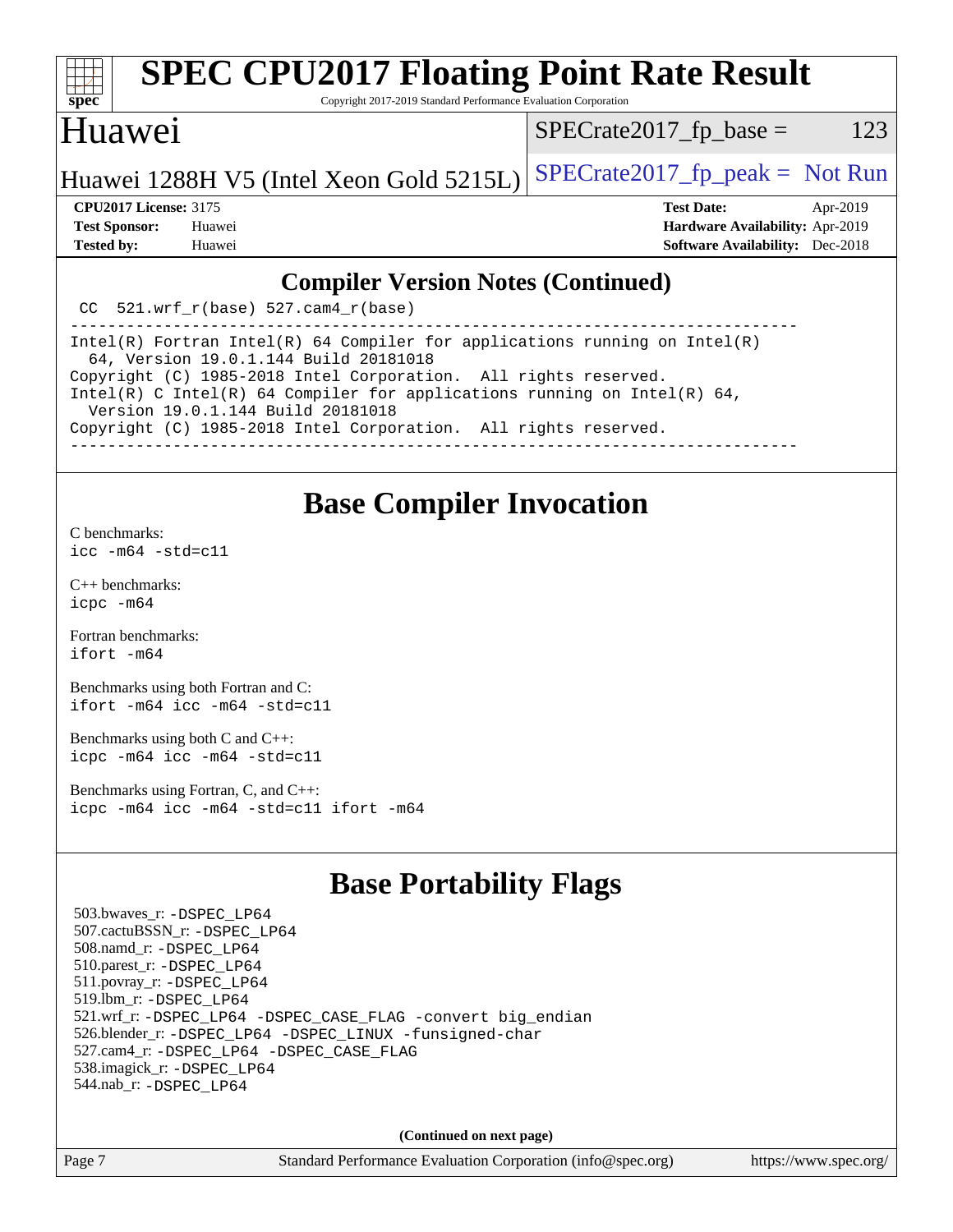

Page 8 Standard Performance Evaluation Corporation [\(info@spec.org\)](mailto:info@spec.org) <https://www.spec.org/>